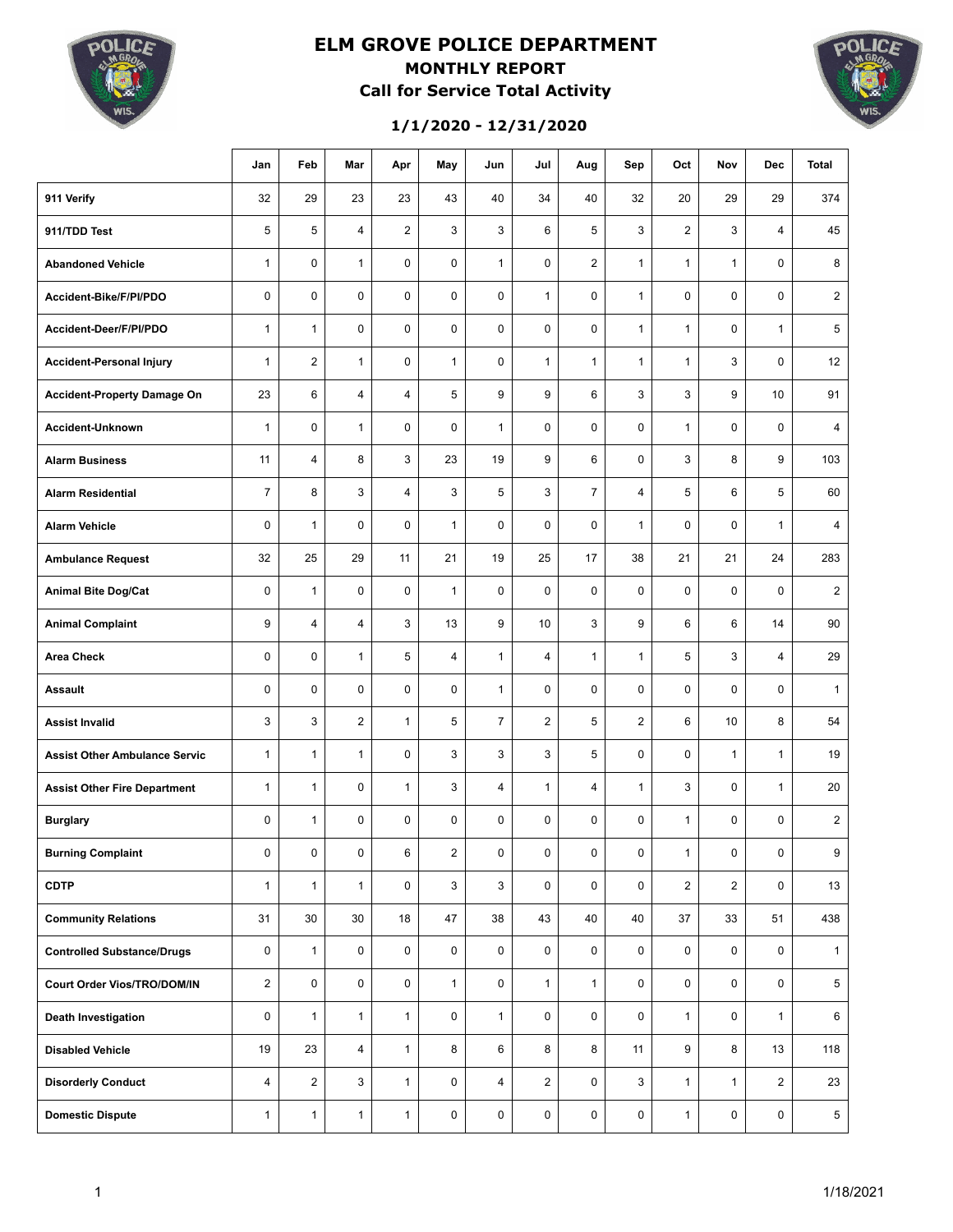

# **ELM GROVE POLICE DEPARTMENT MONTHLY REPORT Call for Service Total Activity**

### **1/1/2020 - 12/31/2020**



|                                       | Jan            | Feb            | Mar                     | Apr            | May             | Jun            | Jul            | Aug            | Sep             | Oct            | Nov            | <b>Dec</b>      | <b>Total</b>   |
|---------------------------------------|----------------|----------------|-------------------------|----------------|-----------------|----------------|----------------|----------------|-----------------|----------------|----------------|-----------------|----------------|
| <b>Duty Injury</b>                    | 0              | $\mathbf 0$    | 0                       | $\pmb{0}$      | 0               | $\mathbf 0$    | 0              | 0              | $\mathbf{1}$    | $\mathbf 0$    | 0              | 0               | $\mathbf{1}$   |
| <b>Extra Patrol Request</b>           | 6              | 8              | $\mathbf{1}$            | 0              | 4               | $\overline{7}$ | 6              | 6              | 4               | 5              | $\overline{4}$ | 4               | 55             |
| <b>Fire Alarm</b>                     | 0              | $\overline{2}$ | 4                       | 0              | $\mathbf{1}$    | 3              | 3              | 3              | 4               | $\overline{2}$ | $\mathbf{1}$   | $\mathbf{1}$    | 24             |
| <b>Fire Department Call</b>           | 3              | $\overline{2}$ | 3                       | 10             | 3               | $\overline{4}$ | 3              | 4              | 4               | $\overline{7}$ | 7              | 4               | 54             |
| <b>Fireworks Complaint</b>            | 0              | $\mathbf{1}$   | 0                       | 0              | $\mathbf{1}$    | $\overline{2}$ | 8              | $\mathbf 0$    | $\mathbf{1}$    | 0              | 0              | 0               | 13             |
| <b>Fugitive Warrants All</b>          | 0              | $\mathbf 0$    | $\mathbf{1}$            | 0              | 0               | $\mathbf{1}$   | 0              | 0              | $\mathbf{1}$    | $\mathbf{1}$   | 0              | 0               | 4              |
| Harassment                            | 0              | $\mathbf 0$    | 0                       | 0              | $\mathbf{1}$    | 0              | 0              | $\mathbf{1}$   | 0               | 0              | $\overline{2}$ | 0               | 4              |
| <b>Help-Miscellaneous</b>             | 0              | $\mathbf 0$    | 0                       | 0              | 0               | $\mathbf 0$    | 0              | 0              | 0               | 0              | $\mathbf{1}$   | 0               | $\mathbf{1}$   |
| <b>Liquor Law</b>                     | 0              | $\mathbf 0$    | 0                       | 0              | 0               | $\mathbf 0$    | 0              | 0              | 0               | 0              | 0              | $\mathbf{1}$    | $\mathbf{1}$   |
| Lockout                               | 6              | $\overline{4}$ | 3                       | $\mathbf{1}$   | $\overline{2}$  | 3              | 6              | 3              | 4               | $\overline{2}$ | 3              | $\mathbf{1}$    | 38             |
| <b>Lost Property</b>                  | $\mathbf{1}$   | $\overline{2}$ | $\overline{2}$          | $\mathbf 0$    | $\pmb{0}$       | $\overline{2}$ | $\mathbf{1}$   | $\mathbf 0$    | 2               | 5              | 5              | $\mathbf{1}$    | 21             |
| <b>Missing Person</b>                 | 0              | $\mathbf 0$    | $\mathbf 0$             | $\mathbf 0$    | $\pmb{0}$       | $\mathbf{1}$   | 0              | $\overline{c}$ | $\mathbf{1}$    | $\mathbf 0$    | $\mathbf 0$    | 0               | 4              |
| <b>Mutual Assist to other PD</b>      | 6              | 5              | 3                       | $\overline{4}$ | 3               | 10             | 6              | 3              | 3               | $\overline{4}$ | 9              | $\overline{7}$  | 63             |
| <b>Noise Complaint</b>                | $\overline{2}$ | $\mathbf{1}$   | $\mathbf 0$             | $\overline{2}$ | 3               | $\overline{4}$ | 0              | 5              | 9               | $\mathbf{1}$   | $\mathbf 0$    | $\mathbf 0$     | 27             |
| <b>Open Door/Window Business</b>      | $\mathbf{1}$   | 6              | $\mathbf{1}$            | $\overline{2}$ | $\mathbf 0$     | $\overline{7}$ | 8              | $\overline{2}$ | $\overline{7}$  | 5              | $\mathbf{1}$   | $\mathbf 0$     | 40             |
| Open Door/Window Residence            | 12             | 14             | 13                      | 9              | 13              | $\overline{7}$ | 6              | 4              | 5               | 8              | 15             | 3               | 109            |
| <b>Ordinance Violation</b>            | $\overline{4}$ | 5              | $\overline{4}$          | $\mathbf{1}$   | $\overline{7}$  | 13             | 5              | 5              | 11              | $\overline{7}$ | 6              | $\mathbf{1}$    | 69             |
| <b>Parking Complaint</b>              | $\overline{2}$ | $\overline{2}$ | $\mathbf{1}$            | $\mathbf 0$    | 0               | 3              | 3              | 5              | $\mathbf{1}$    | 3              | $\mathbf 0$    | $\mathbf 0$     | 20             |
| <b>Patrol Info</b>                    | $\overline{4}$ | 3              | $\overline{2}$          | $\mathbf 0$    | 3               | 4              | 6              | 3              | 0               | 3              | $\mathbf{1}$   | $\overline{7}$  | 36             |
| <b>Public Service</b>                 | 60             | 59             | 71                      | 53             | 46              | 41             | 24             | 31             | 43              | 33             | 34             | 44              | 539            |
| <b>Recovered Property</b>             | $\mathbf{1}$   | $\mathbf{1}$   | $\overline{\mathbf{c}}$ | 6              | 3               | 9              | 3              | 3              | 4               | 3              | $\mathbf 2$    | 4               | 41             |
| <b>Request Mutual Aid for Fire De</b> | 0              | 0              | 0                       | $\pmb{0}$      | $\mathbf 0$     | $\mathbf 0$    | 0              | 0              | $\mathbf{1}$    | $\mathbf 0$    | 0              | 0               | $\mathbf{1}$   |
| <b>Request Mutual Aid for Police</b>  | $\mathbf{1}$   | $\mathbf{1}$   | 11                      | 4              | $\overline{4}$  | 13             | 6              | $\overline{7}$ | 9               | $\mathbf{1}$   | 11             | 11              | 79             |
| <b>Request Mutual Aid-Ambulanc</b>    | $\mathbf{1}$   | $\mathbf{1}$   | $\mathbf{1}$            | 0              | $\mathbf 0$     | $\mathbf 0$    | $\mathbf{1}$   | 0              | 0               | $\mathbf 0$    | 0              | $\mathbf 0$     | $\overline{4}$ |
| <b>Sex Offense</b>                    | 0              | 0              | $\mathbf 0$             | $\pmb{0}$      | $\mathbf 0$     | $\mathbf 0$    | 0              | 0              | $\overline{2}$  | $\mathbf 0$    | $\mathbf{1}$   | $\overline{2}$  | 5              |
| <b>Snow Complaint Plow/Throw</b>      | $\mathbf{1}$   | 0              | $\mathbf 0$             | 0              | $\mathbf 0$     | $\mathbf 0$    | 0              | 0              | 0               | 0              | 0              | 0               | $\mathbf{1}$   |
| <b>Speed Trailer Deployment</b>       | 0              | 0              | $\mathbf 0$             | 0              | $\mathbf{1}$    | $\mathbf{1}$   | $\mathbf{1}$   | $\mathbf{1}$   | 0               | $\mathbf 0$    | 0              | $\mathbf 0$     | $\overline{4}$ |
| <b>Suspicion-General</b>              | $\overline{7}$ | 11             | $\overline{7}$          | 9              | 14              | 10             | 10             | 13             | 10 <sup>°</sup> | 10             | 14             | $\overline{7}$  | 122            |
| <b>Suspicious Person</b>              | $\overline{4}$ | $\overline{4}$ | $\overline{2}$          | $\overline{7}$ | 10 <sup>°</sup> | $\overline{4}$ | 14             | 14             | 13              | $\overline{7}$ | 9              | 10 <sup>1</sup> | 98             |
| <b>Suspicious Phone Call</b>          | 0              | $\mathbf{1}$   | 0                       | 0              | 0               | $\overline{2}$ | $\overline{a}$ | 3              | $\mathbf{1}$    | $\mathbf{1}$   | 4              | $\mathbf 0$     | 14             |